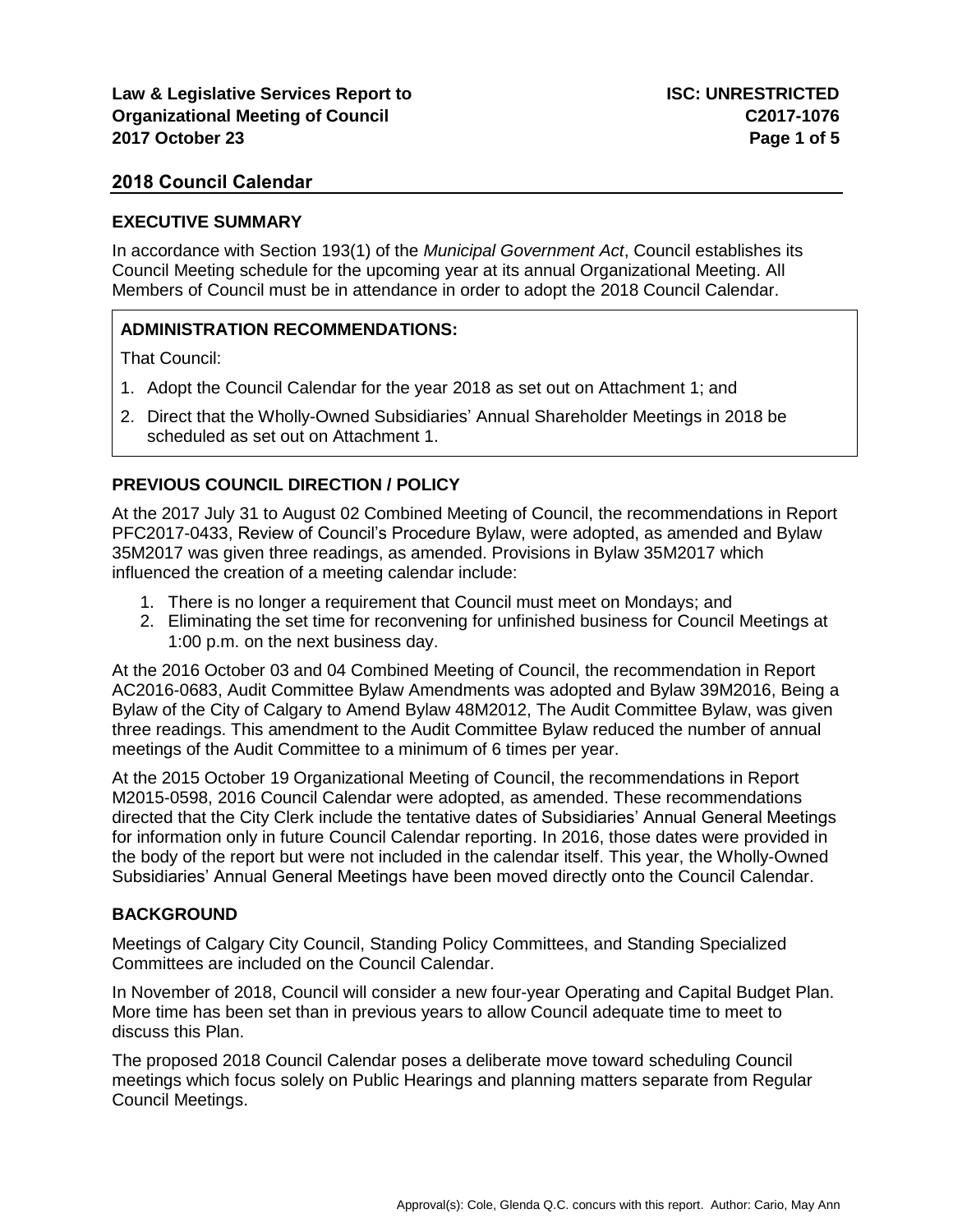## **INVESTIGATION: ALTERNATIVES AND ANALYSIS**

## Public Hearing Council Meeting

There are eleven Public Hearing Council Meetings scheduled. One Public Hearing Council Meeting is scheduled for each month except during the August break. They are scheduled as the first Council meeting of the month except for the month of April.

Public Hearing Council Meetings are scheduled for Mondays at 9:30 a.m. and the following Tuesday, if required, to reconvene at 9:30 a.m. The Meetings are scheduled to capture all planning matters for public hearing as well as planning matters not requiring a public hearing which could include reports from the SPC on Planning and Urban Development, and nonstatutory public hearings on items if desired by Council. This should result in the planning items being dealt with on the agenda.

### Regular Council Meeting

There are eleven Regular Council Meetings scheduled. One Regular Council meeting is scheduled for each month except during the August break. They are typically scheduled after the monthly Public Hearing Council Meeting.

Regular Council Meetings are scheduled for Mondays at 9:30 a.m. and the following Tuesdays are left free of other meetings in the event that Council needs to reconvene for unfinished items. The proposed time to reconvene for a Regular Council Meeting Day 2 is at 1:00 p.m. as it was in previous years. The Meetings are scheduled to capture all reports coming from the Administration, the Standing Policy Committees (SPC) and the Standing Specialized Committees (SSC) from at least two weeks prior. This will reduce the length of time before SPC and SSC reports are forwarded for Council consideration.

#### Strategic Council Meeting

Strategic Council Meeting is a form of Regular Council Meeting. They are strategic planning sessions for Council that are typically comprised of reports directly from Administration and specifically the Intergovernmental and Corporate Strategy (ICS) group.

There are eleven Strategic Council Meetings scheduled, an increase from previous years to accommodate increased strategic planning discussions related to the One Calgary Operating and Capital Budget Plan. One Strategic Council meeting is scheduled for each month except during the August break. They are typically scheduled on Wednesdays, the same week as the Regular Council Meetings except for the months of April and July. Due to the April school break and the July Calgary Stampede break, it was not ideal to keep the usual scheduling pattern so the Strategic Council Meetings were scheduled before the Public Hearing Council and Regular Meetings.

The Strategic Council Meeting scheduled for May 30 is only scheduled for the morning as May 31 is the start of the Federation of Canadian Municipalities Annual Conference in Halifax. Councillors will require the afternoon of May 30 to travel to Halifax in order to be present at the beginning of the Conference.

## Standing Policy Committee (SPC) Meetings

There are four SPC types, and eleven meetings for each SPC scheduled. The proposed schedule of the SPCs are typically in this order: SPC on Planning and Urban Development,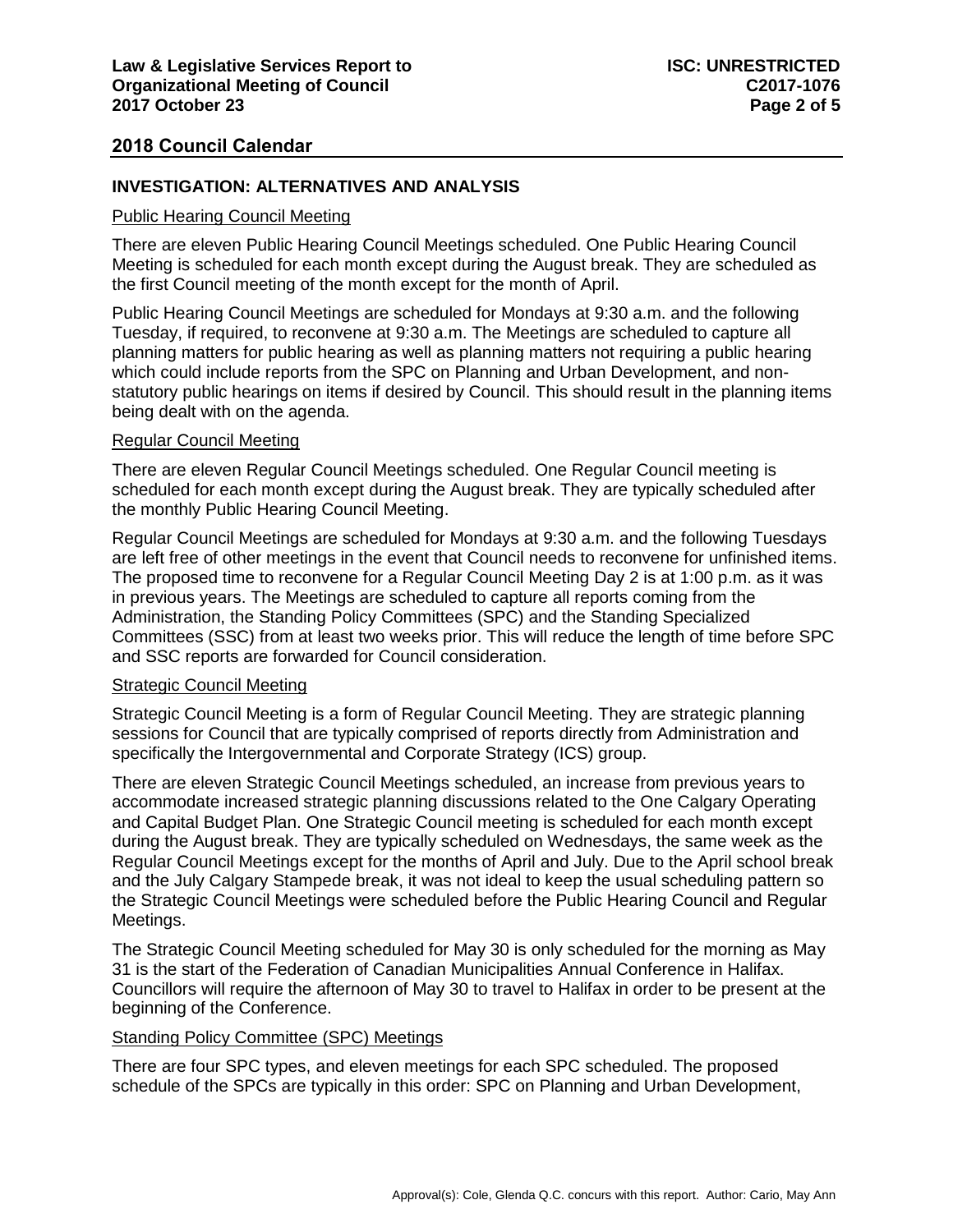SPC on Community and Protective Services, SPC on Transportation and Transit and SPC on Utilities and Corporate Services.

The SPCs are primarily scheduled between Monday and Thursday in an effort to reduce delay of SPC reports being forwarded to Regular Council Meetings. A small number of SPCs were scheduled on Fridays, in months with more limited availability of suitable meeting dates.

## Standing Specialized Committees (SSC) Meetings

There are fourteen Priorities and Finance Committee meetings, eleven Intergovernmental Affairs Committee and Gas, Power and Telecommunications Committee meetings each and eight Audit Committee meetings scheduled.

Efforts were made to schedule the Intergovernmental Affairs Committee and the Gas, Power and Telecommunications Committee on the same day as they are both traditionally shorter in duration and can be 'doubled-up' for efficiency.

## Flexible Week

Flexible Weeks are days and/or weeks with no scheduled meetings on the Calendar but intended to be used as follows:

- Special Council Meetings: This will give the capacity to schedule ad-hoc Special Council Meetings pursuant to Section 17(4) of the Procedure Bylaw, 35M2017 and Section 194 of the *Municipal Government Act*. Given anticipated changes in federal and provincial legislation, it is expected that there will be a need to call additional Special Council Meetings to discuss such matters as public engagement, passing bylaws, policy discussions, etc. Examples of possible topics for discussions at Special Council Meetings include the legalization of cannabis during the April flexible week, City Charter and *Modernized Municipal Government Act* discussions during the May or September flexible weeks, and One Calgary discussions during the October flexible week.
- Emergency Preparedness: To conduct the annual emergency preparedness and responses training for Council members to be possibly scheduled during the February flexible week.
- Constituents' week: Opportunity for all Council members to work with their constituents.

The following events are noted on the Council Calendar and no Council and Committee meetings are scheduled:

- Statutory Holidays: There are twelve statutory holidays noted on the calendar. For the 2018 Canada Day, as July 1 is a Sunday, July 2 is the legal holiday pursuant to Section 2 of the *Holidays Act (Canada).*
- Christmas Break: The proposed break for Christmas is January 1 to January 14 and December 24 to December 31. Committee meetings in December have been scheduled to ensure that all committees will report to the last Regular Meeting in December, either through normal reporting schedule or as urgent business item(s).
- Spring Break: The Calgary Board of Education scheduled spring break is from March 26 to March 30. The Calgary Catholic School District scheduled spring break is from April 02 to April 06.
- FCM Conference: The Federation of Canadian Municipalities Annual Conference will occur in Halifax, from May 31 to June 03.
- Calgary Stampede: The Calgary Stampede will occur from July 06 to July 15.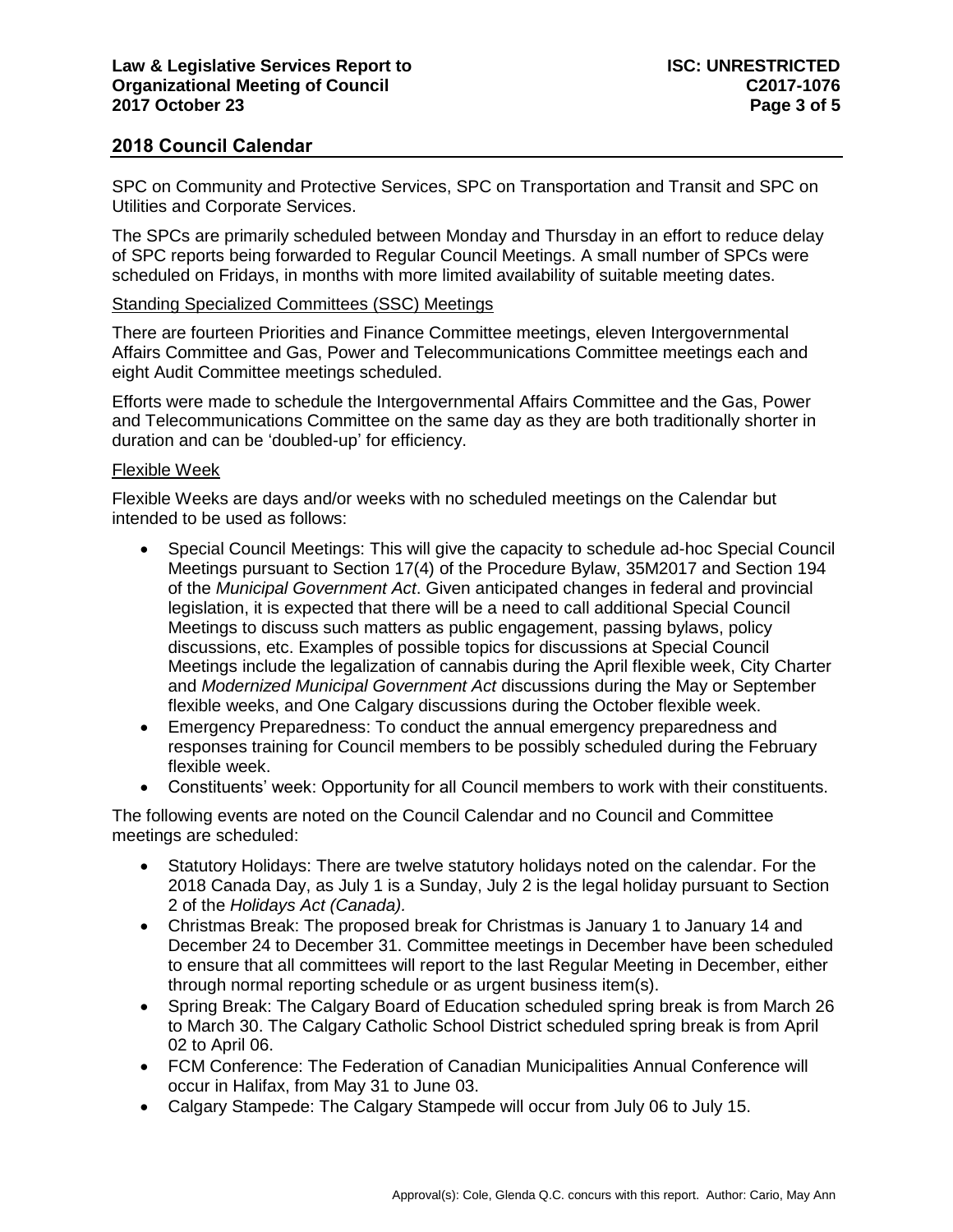- Summer Break: As in previous years, August is clear of meetings.
- AUMA Convention: The Alberta Urban Municipalities Association Convention will occur in Red Deer, from September 26 to September 28.

# Additional Items Included That Were Not in Previous Council Calendars:

Calgary Planning Commission (CPC) meeting dates are not included on the Council Calendar, however, in cases where a CPC meeting is scheduled on the same day as an SPC Meeting and Priorities and Finance Committee (PFC) Meeting, they are now noted on the Council Calendar for Council's information only. The SPC or PFC meetings will commence at 9:30 a.m. and the CPC meetings will commence at 1:00 p.m. As both types of meetings are conducted in the Council Chamber, CPC was only 'doubled-up' with meetings that are usually short. Attachment 2 of this report contains the average meeting duration for each Council and Committee meeting type.

The start time for all meetings is at 9:30 a.m. but in cases where two Committees are on the same day, the first Committee will commence at 9:30 a.m. and the second Committee will commence at 1:00 p.m. The anticipated end time for all Committees as well as the Strategic Council Meeting is 4:30 p.m. Pursuant to Section 79 of the Procedure Bylaw 35M2017, if still in session, all meetings of Council and Council Committees must recess at 9:30 p.m. whether or not the order of business is complete.

There is a modest increase in the number of meetings scheduled compared to previous years. Attachment 2 of this report contains the number of meetings held for each Council and Committee meetings from 2014-2017.

## Wholly-Owned Subsidiaries

Wholly-Owned Subsidiaries' Annual Meeting of Shareholders are now included in the Calendar for Council's approval. These dates are proposed to be scheduled on May 11, May 18 and June 08.

# **Stakeholder Engagement, Research and Communication**

The City Clerk's Office engaged and collaborated with City internal business units, in preparing the draft 2018 Council Calendar.

## **Strategic Alignment**

This report aligns with Council's priority of a well-run city: "Calgary's government is open, responsive, accountable and transparent, delivering excellent services at a fair price. We work with our government partners to ensure we have the tools we need" (*Action Plan* 2015-2018). Adoption by Council of regularly scheduled Council Meetings on specified dates, times and places satisfies the legislated requirement for notice in accordance with Section 193 of the *Municipal Government Act.*

## **Social, Environmental, Economic (External)**

No social, environmental or external implications have been identified related to the recommendations in this report.